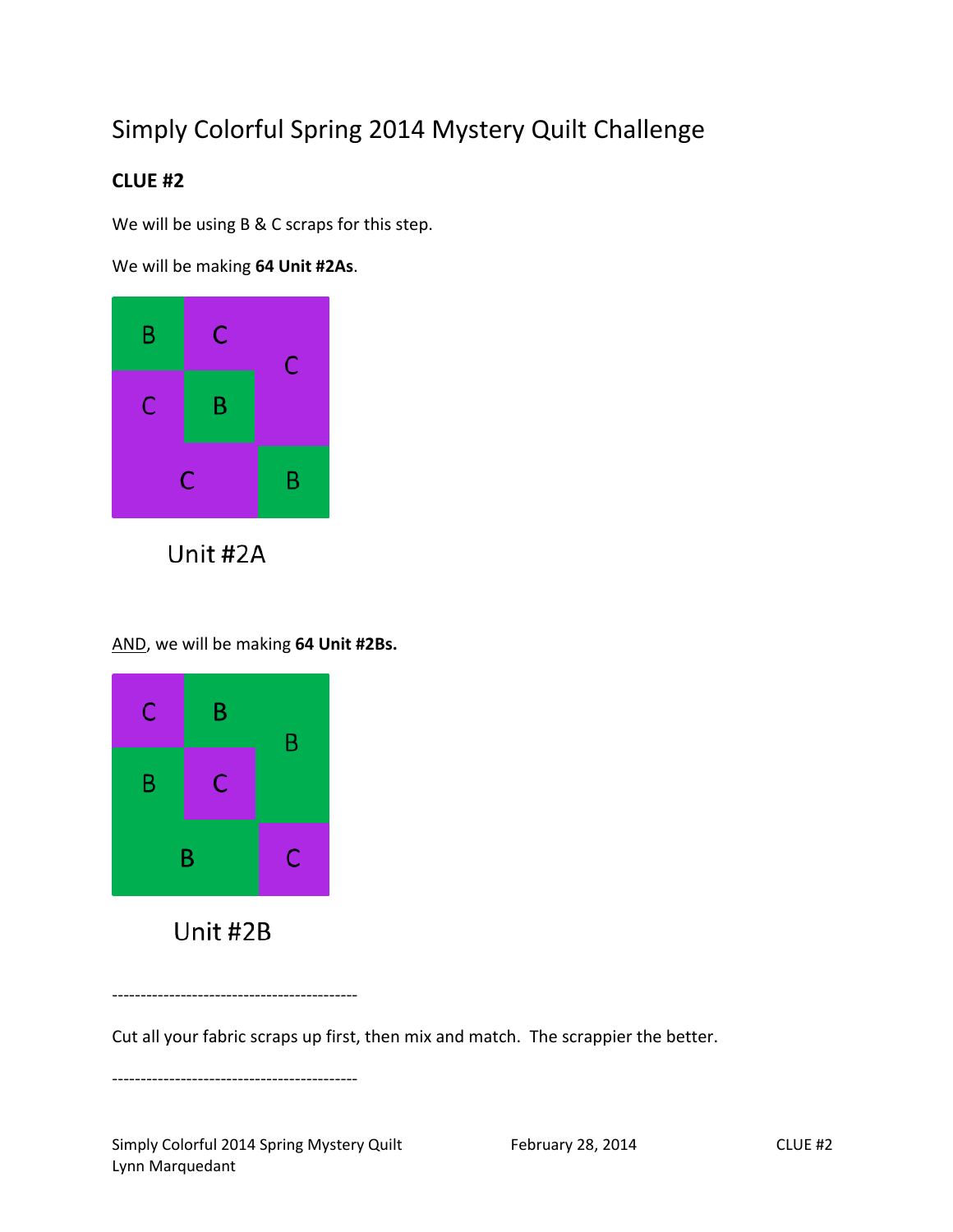Cutting Instructions:

Cut **320** – 1 ½" x 1 ½" B squares

*(I'm chuckling to myself, imagining you reading this for the first time … imagining your exclamations about how small the squares are … Trust me, it'll be worth it!)*



Cut **128** – 2 ½" x 1 ½" B squares

-------------------------------------------



Cut **128** – 2 ½" x 1 ½" C squares

-------------------------------------------



Note: It works well to cut 1 ½" strips of B and C colors, then cut them into the requisite squares and rectangles. Stack several layers together, and it'll go faster than you think.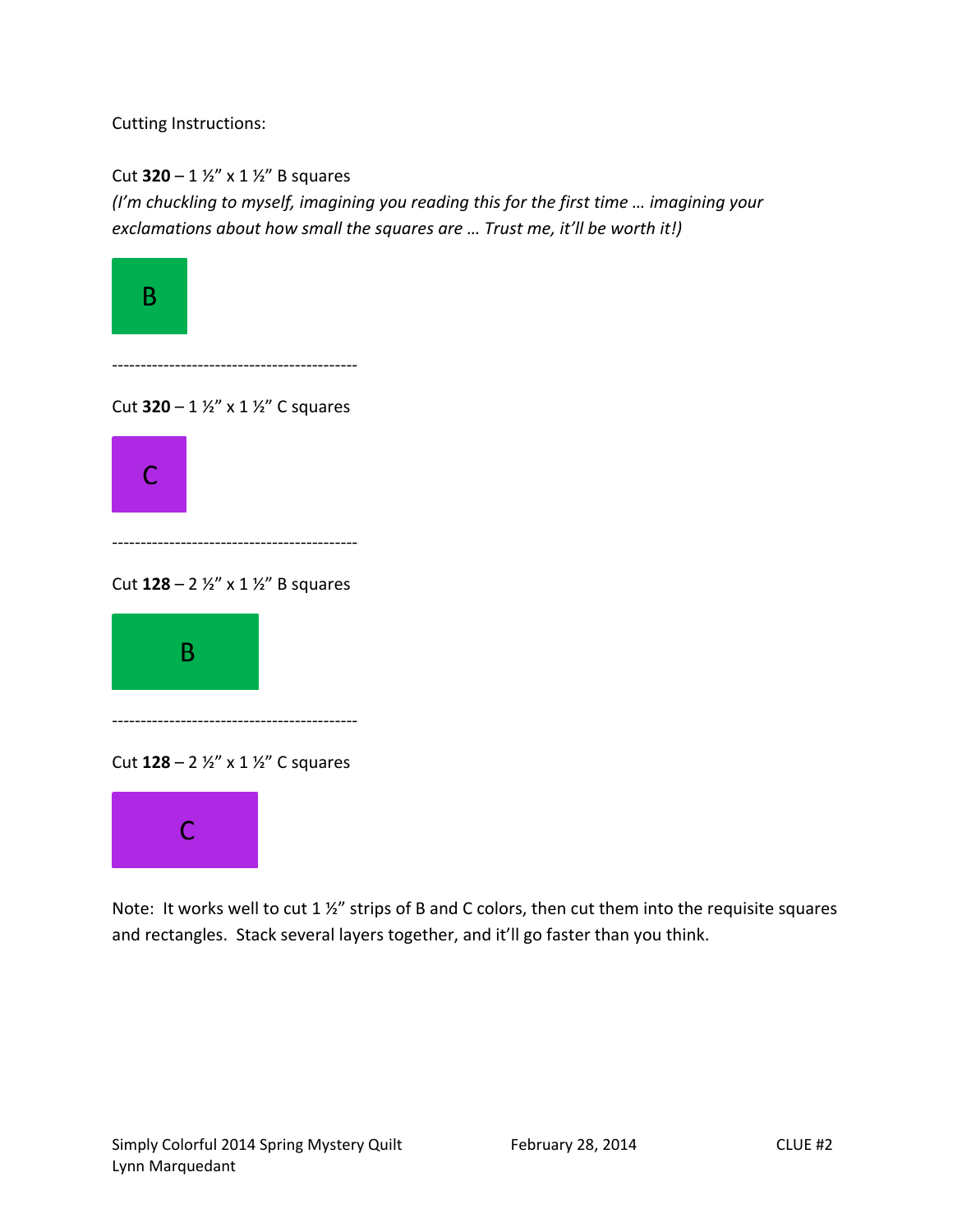Piecing Instructions:

## UNIT #2A

First make 64 of these 4-square units from the 1  $\frac{1}{2}$  x 1  $\frac{1}{2}$  B and 1  $\frac{1}{2}$  x 1  $\frac{1}{2}$  C squares.



Then sew a 2  $\frac{1}{2}$ " x 1  $\frac{1}{2}$ " C rectangle to the right side of each. This is your first pile of 64.



Then sew a 2  $\frac{1}{2}$ " x 1  $\frac{1}{2}$ " C rectangle to a 1  $\frac{1}{2}$ " x 1  $\frac{1}{2}$ " B square. This is your second pile of 64.



B.

Sew the 2 piles of 64 together like is shown in the below diagram.



There will be 64 Unit #2As. Each finished Unit #2A should measure 3.5". Put these aside.